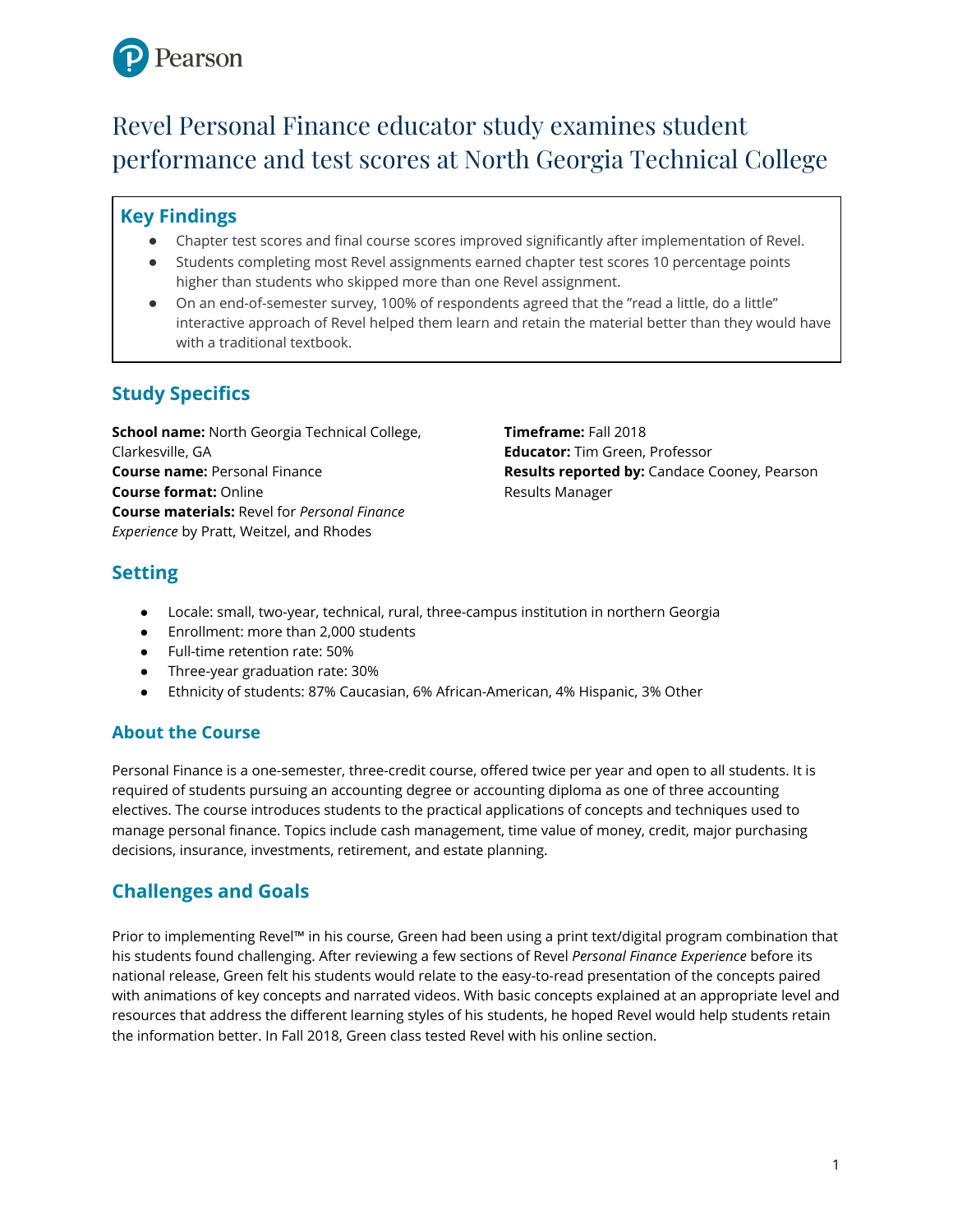

## **Implementation**

As a fully-digital program, Revel presents an affordable option to print textbooks, although students always have the option to purchase a print book as a companion for the online learning experience in Revel. On a Fall 2018 end-of-semester survey of Green's students, students were asked about using Revel as a textbook replacement:

- Initially, 67% of respondents indicated they were apprehensive about not having a print text and using only Revel for reading assignments.
- As the semester progressed, 100% of respondents reported being comfortable using Revel for reading.
- Said one student, *"I didn't have a physical textbook, so I could bring my work anywhere because it's all online!"*

Students use Revel for reading, understanding content, and quizzing. On the student survey, 40% of respondents said they spent 2–3 hours per week working in Revel, while 47% spent more than three hours each week working in Revel. The unique Revel approach of reading chapter content followed by immediate assessment was widely seen as beneficial by students on the survey:

● 100% of respondents agreed that Revel practice questions at the end of each section allowed them to check their understanding of what they just read before moving on to the next section of new material.

Revel offers a mobile app so students can read, practice, and study anytime and anywhere, allowing them to access course materials, including the full text, on their tablet or mobile phone, offline and online. While most students used a laptop for Revel, 40% of respondents on the student survey specified that they also used their mobile phone or tablet to access Revel throughout the semester. Additionally, Revel is designed to keep students engaged as they read through each chapter, integrating videos, interactives, and assessments directly into the author-created narrative.

- 73% of respondents on the student survey indicated they always or usually clicked on the embedded media as they were reading along in Revel.
- 100% of respondents agreed that the "read a little, do a little" interactive approach of Revel helped them learn and retain the material better than they would have with a traditional textbook.

Weekly Revel assignments consist of the following exercises and assessments, worth a combined 30% of the final course grade:

**End-of-chapter homework:** Students complete approximately four pre-built assignments per chapter, with each module in the chapter concluding with homework exercises. These 14 homework assignments, comprised of 52 total individual exercise modules, allow Green's students to check their understanding at regular intervals before moving on.

**Putting It All Together end-of-chapter mini simulations:** Students are given the opportunity to apply what they learned in the chapter while making real-world financial decisions. They are presented with a scenario and goal and are tasked with making decisions based on chapter concepts. Students complete 12 simulations in total, and have three attempts at submission for each. On the student survey:

- 100% of respondents agreed that the mini simulations allowed them to apply what they learned while making real-world financial decisions.
- *●* Said one student, *"The simulations were a benefit, and being able to do the simulation over to see how different choices changed the outcome was helpful."*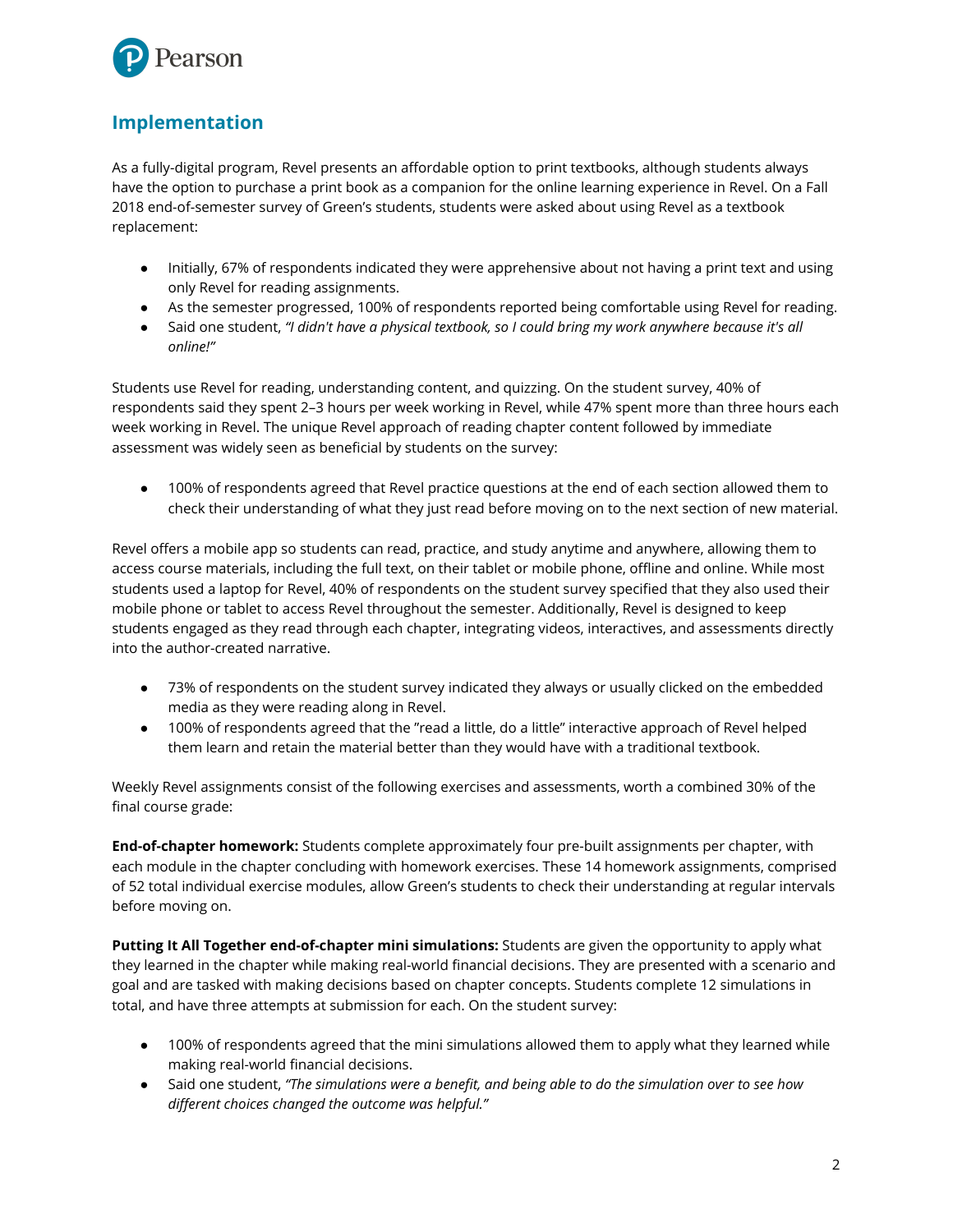

**Chapter tests:** One test per chapter (14 total) is assigned after the chapter has been read and both homework and simulations are completed. Each test is comprised of 10 multiple-choice questions.

Following a Pearson best practice, Green utilizes the Revel Performance Dashboard to monitor class and individual student achievement. When students contact him with questions or issues, he is able to use the dashboard to get a snapshot of their activity and progress to inform a meaningful conversation.

#### **Assessments**

- 70% Revel chapter tests (14)
- **●** 30% Revel assignments: chapter homework (14) and simulations (12)

#### **Results and Data**

After implementing Revel in Fall 2018, Green saw homework, chapter test, and final course scores improve significantly compared to the previous semester. Data from figure 1 indicate:

- Average homework scores increased nine percentage points.
- Average chapter test scores increased 19 percentage points.
- Average final course scores increased 17 percentage points.



#### **Homework, chapter test, and final course scores before and after Revel implementation**

Figure 1. Average Homework, Chapter Test, and Final Course Scores Before (*n*=60) and After (*n*=70) Implementation of Revel, Fall 2018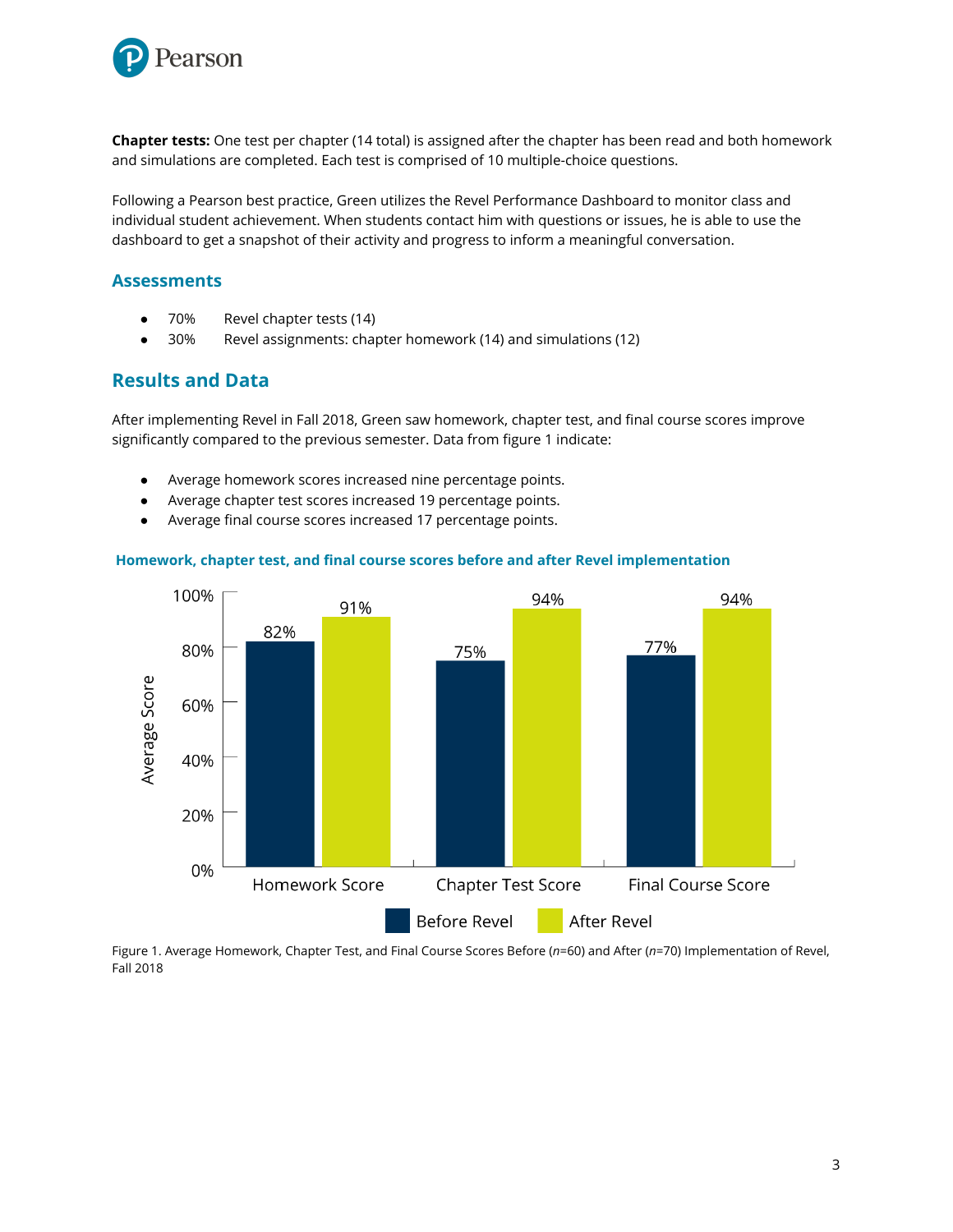

Students were placed into two groups based on their completion of Revel assignments. Data in figure 2 show:

Students who completed most assignments (skipped one or fewer assignments) earned average chapter test scores 10 percentage points higher than students who skipped more than one assignment.

For students, the formative Revel assignments are intended to help them identify where they are in terms of successfully completing summative course assessments. Data suggest that if students are not successfully completing the Revel assignments, they may not be aware of potential gaps in their content knowledge until they complete the chapter tests.



#### **Average chapter test score and Revel completion**

Figure 2. Average Chapter Test Score Based on Revel Assignment Completion, Fall 2018 (*n*=70)

### **The Student Experience**

### "I enjoyed being able to move from reading, to videos, to practice questions, and back to reading. It helped keep me better focused." —Student, North Georgia Technical College

Responses from the Fall 2018 end-of-semester survey of Green's students indicate that the majority of responding students recognize the value of Revel.

- 100% of respondents agreed that the "read a little, do a little" interactive approach of Revel helped them learn and retain the material better than they would have with a traditional textbook.
- 80% of respondents said they prefer the interactivity of Revel to a regular printed textbook.
- 100% of respondents would recommend Revel to another student.

Student responses to the question "What were the benefits of Revel?" included:

- *● "I enjoyed being able to move from reading, to videos, to practice questions, and back to reading. It helped keep me better focused."*
- *● "Being able to test my knowledge before class to see what I was struggling to understand."*